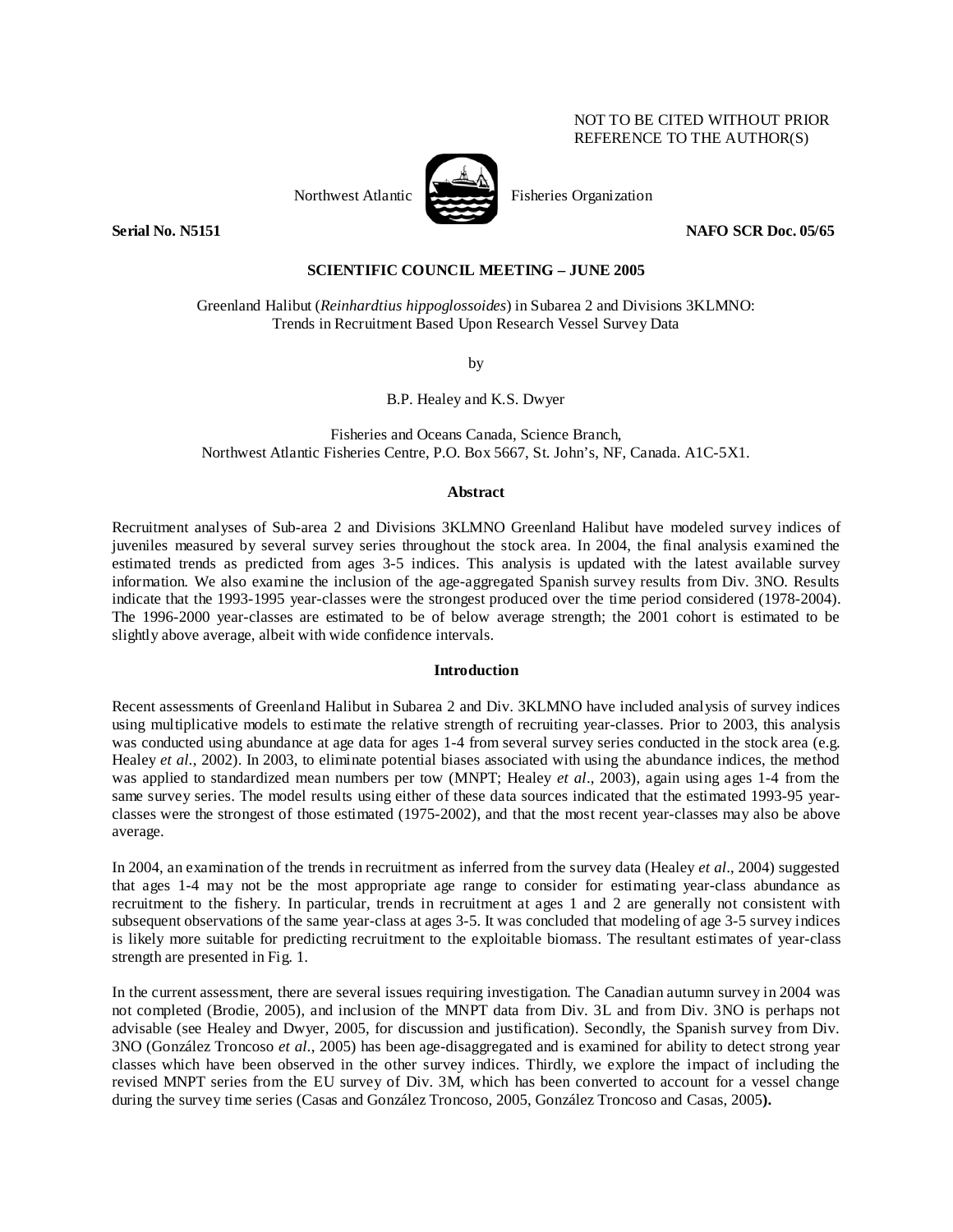The MNPT indices available for analysis are tabled by year-class in Table 1 for each survey. The available surveys are:

- i) EU July 3M (1992-2004; Casas and González Troncoso, 2005),
- ii) Canadian Fall 2J3K (1978-2004; Dwyer and Healey, 2005),
- iii) Canadian Fall 3L (1995-2004; Dwyer and Healey, 2005),
- iv) Canadian Fall 3NO, (1997-2004; Dwyer and Healey, 2005),
- v) Canadian Spring 3LNO (1996-2004; Dwyer and Healey, 2005), and
- vi) EU-Spain Summer 3NO (1997-2004, González Troncoso *et al.*, 2005).

Note that the 1999 age 5 data for the Canadian Fall 3NO series tabled in Healey *et al.* (2004) was incorrect; the correct value appears in Table 1.

The survey indices considered in these recruitment analyses are plotted by age in Fig. 2. The horizontal line in each panel is the mean of the index for that particular age. Although the focus is upon ages 3-5, we include the data for ages 1 and 2 as well to indicate survey trends at the ages which aren't fully recruited to the survey gear.

The EU MNPT data from summer surveys in Div. 3M (Casas and González Troncoso, 2005) are presented in Fig. 2a. As noted previously, this index has been revised to account for vessel changes over the time series. This index has clearly observed the strong year-classes of 1993-1995. Ages 3 and 5 indicate that the 1999 cohort is above average.

The Canadian fall MNPT indices (Campelen or equivalent) from Div. 2J+3K are presented by age in Fig. 2b. This is the longest time series available (1978-2004), and it is from this series that the cohort strength estimates prior to the early 1990's are produced. Results indicate that all recent year-classes have been below average.

The year-class strength for ages 1-5 from Canadian fall MNPT in Div. 3L (Fig. 2c) clearly measures the 1993-1994 cohorts as being above average; the 1995 year-class is measured as average or below average. In addition, results indicate that the 2000 cohort is about average, following the below-average year-classes of the late 1990s.

The age 3-5 data from the Canadian fall MNPT from Div. 3NO (Fig. 2d) indicates that all recent year classes are below average.

The Canadian spring MNPT index from Divisions 3LNO (Figure 2e) also indicates that recent year-classes are all below average.

The Spanish summer MNPT index from Div. 3NO has recently been age-disaggregated (González Troncoso *et al.*, 2005); plots of this index at ages 1-5 (Fig. 2f) suggests some evidence of year-effects as with the Canadian autumn Div. 3NO index. For ages 3-5, the Spanish index indicates an fairly substantial increase from 1997 to 1998 and 1999, subsequent to which the index has been relatively low, yet showing an increasing trend since 2000. Of note, the 1994 cohort was below average at age 3, as was the 1993 cohort in the age 4 data.

# **Model of YC Strength – Analysis of MNPT for ages 3-5**

Using a multiplicative model to estimate the relative year class strength produced by the spawning stock as indicated from survey indices (MNPT), at ages 3-5 inclusive, we repeat the analysis described in Healey *et al*. (2004). As pointed out in Healey *et al*. (2004), although age 5 fish are removed in the fishery, the estimated F at age 5 (see Table 7 in Darby *et al*., 2004) is very small relative to *M* (0.2) throughout the time period of this analysis, with the exception of three years. In 1993, 1994, and 2003, the estimated values of *F* at age 5 are much larger than all other values  $(F5 = 0.24, 0.47, \text{ and } 0.19, \text{ respectively).}$ 

On a log-scale the model can be written as follows:

$$
log(I_{s,a,y}) = \mu + Y_y + (SA)_{s,a} + \varepsilon_{s,a,y},
$$

where:  $\mu$  = overall mean *s* = survey subscript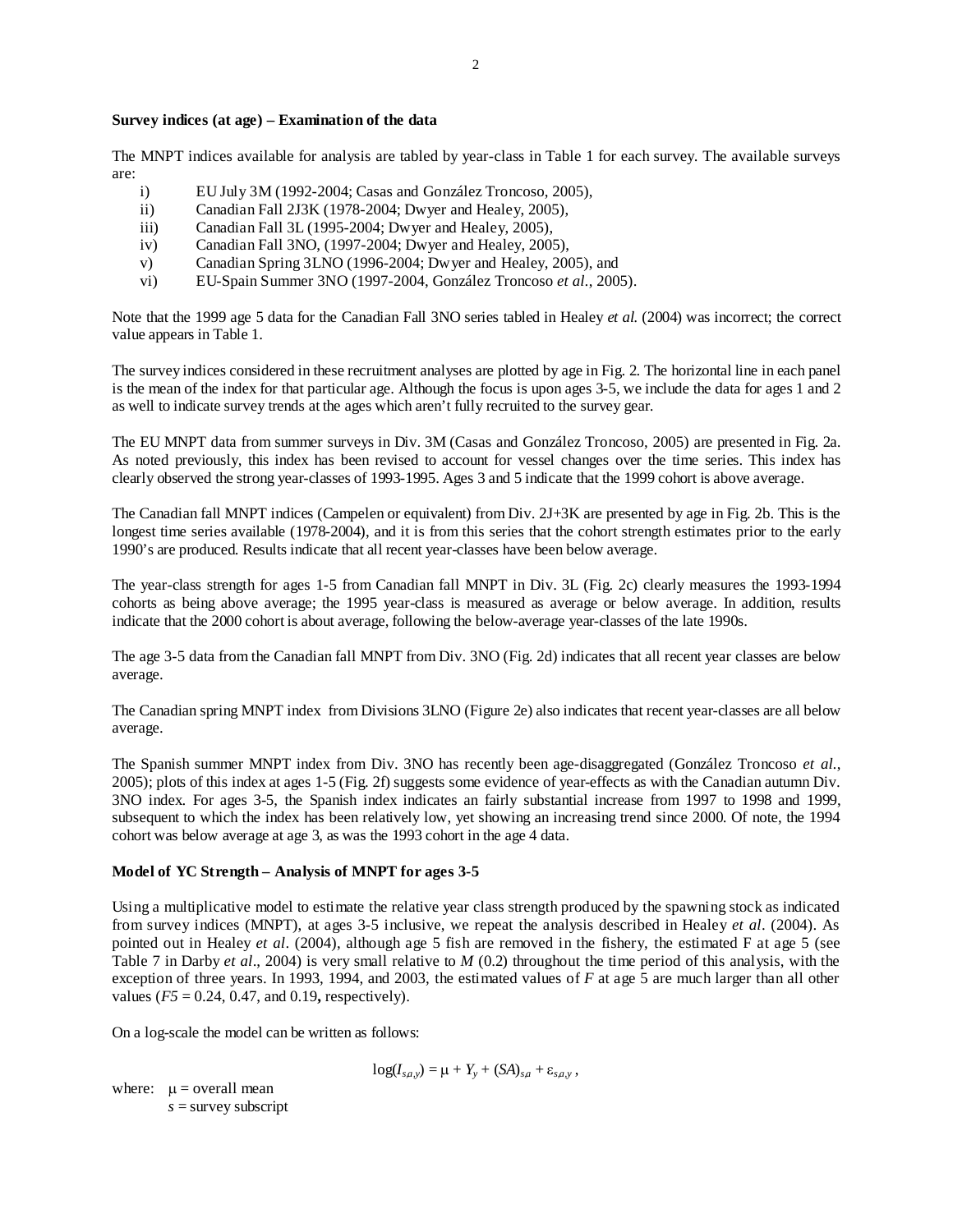$a =$ age subscript *y* = year class subscript  $I = \text{Index (MNPT)}$ *Y* = year class effect *SA* = Survey \* Age effect, and ε = error term.

Estimation of model parameters performed using PROC MIXED in SAS/OR software (using method = REML).

Due to the availability of the Spanish 3NO survey as an age-aggregated index (González Troncoso *et al*., 2005), the conversion (vessel change) of the EU survey (González Troncoso and Casas, 2005), and the problems noted with the 2004 Canadian autumn survey (Healey and Dwyer, 2005), some comparative analyses are required. The results for several datasets are inluded below.

### Dataset #1

We begin by modeling the cohort strength using ages 3-5 from the following data series: the EU July 3M series, the Canadian autumn 2J3K, the Canadian autumn 3L series, excluding the 2004 data from 3L due to the problems noted in Healey and Dwyer (2005), the Canadian autumn 3NO series (also excluding the 2004 data), and the Canadian spring 3LNO series.

Following the established approach of this method, we fit a model first using 15 survey-age variance parameters (3 ages x 5 surveys). Subsequently, a model including a variance parameter for each survey, and an additional model with a common varaince parameter for all data are fitted to the data. Likelihood ratio tests (not shown) indicate that the model with a common variance parameter is not significantly different than the other two models. The estimates of relative year-class strength for this dataset (Fig. 3) are contrasted with the results from the final estimates from the previous assessment (Healey *et al*., 2004). Results indicate minimal difference between the estimates; i.e. the revised EU series does not change perceptions of year-class strength. The limited data available for the 2001 year-class (age 3 in the EU 3M survey, Canadian 2J3K autumn survey and the Canadian 3LNO spring survey) suggests that this year-class is stronger than recent cohorts, albeit with large confidence intervals.

### Dataset #2

Healey and Dwyer (2005) discuss the variable depth coverage of the Canadian autumn surveys in Div. 3NO, and highlight the effect this has had upon survey results for juvenile Greenland Halibut. Following their recommendation, we exclude the entire series of Canadian autumn survey results from Div. 3NO. All other data series are as in dataset #1.

Again we fit a model first using survey-age variance parameters (12; 3 ages x 4 surveys), and also a model including a variance parameter for each survey. Likelihood ratio tests (not shown) indicate that a model with a common variance parameter is not significantly different than the other two models.

Exclusion of the entire time series of Canadian autumn data in Divs. 3NO series (Fig. 4), the estimates of year-class strength are highly consistent, with some slight revision to the estimated strength of the 1993 and 1994 cohorts.

#### Dataset #3

As previously noted, the Spanish survey in Div. 3NO has recently been age-disaggregated, and we consider a third and final dataset which includes this index. As in dataset #2, we exclude the following Canadian autumn survey data due to coverage problems: Div. 3NO (all years), and Div. 3L (2004). We consider this as the most appropriate dataset to use for the current assessment.

The initial model run with age 3-5 data from dataset #3 estimates 15 variance parameters (3 ages x 5 survey series). Note that using ages 3-5, the final year-class which is estimable is the 2001 year-class (from age 3 data in 2004 surveys). The estimated year-class strength for this dataset is given in Fig. 5; results indicate that the estimates of mid-1980s and mid-1990s are the strongest in the time series. Successive year classes after the 1993-1995 year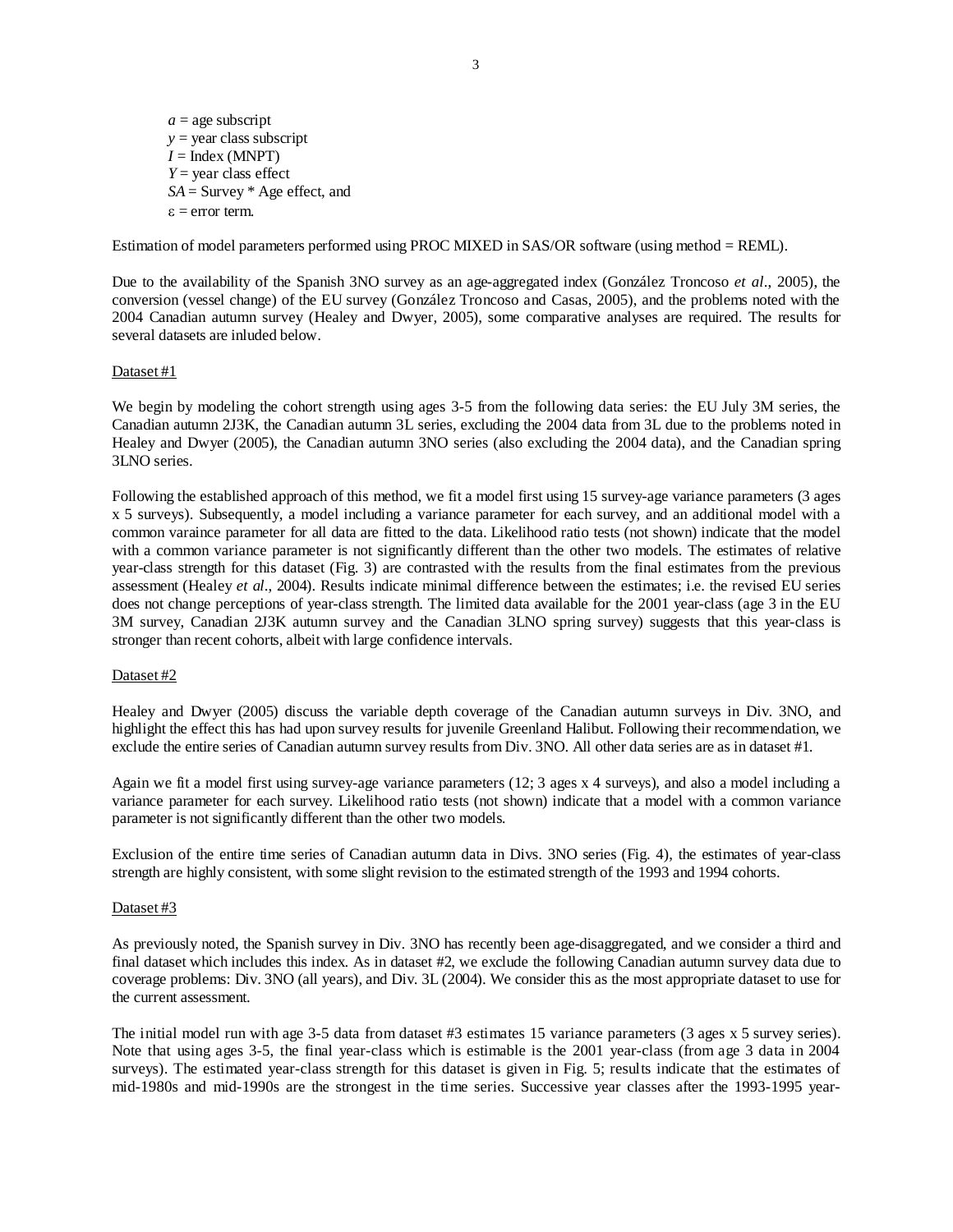classes have been weak. However, although not as strong, the 1997-2001 cohorts are estimated to be stronger relative to these prior year classes. The estimated weights (survey-ages) for this run are presented in Fig. 6.

The model was subsequently run using fewer numbers of variance parameters, and likelihood ratio tests indicate that a model with a single variance parameter is not significantly different than the full model run.

| Null Model*            | <b>Test Statistic</b> | p-value |
|------------------------|-----------------------|---------|
| One vp for each survey | 22.4827               | 0.0692  |
| Common vp              | 8.7521                | 0.0676  |

 \*Indicates the model compared to the full 15 variance parameter model. (vp=variance parameter)

The estimated year-class strength for the single variance parameter run of dataset #3 (Fig. 7) is similar to the model using 15 variance parameters, notably that estimates of year-class strength from the earliest part of the time series (determined from the Canadian Div. 2J3K series) are rescaled relative to recent year-classes. Further, the 2001 yearclass is estimated to be stronger as compared to that in the full variance parameter model due to equal weighting of the indices. Of the four data points which provide the estimate of the 2001 year-class (recall the 3L 2004 data has been excluded), only the EU 3M index suggests above average recruitment (refer to Fig. 2a). With equal weighting in the final model run, this index receives a larger weight resulting in the higher overall estimate. However, we note the large variability of this estimate. Standardized residuals for this model run are presented in Fig. 8, which indicate no systemic problems in the estimation.

#### **Retrospective Analysis**

A retrospective analysis was conducted to examine the effect of excluding successive years of data. In this analysis, the interest is in year-class effects. The most recent estimates of year-class effects are computed using partial information, similar to the "incomplete" year-classes in a VPA. Consider in Fig. 7 that the 2001 year-class size is estimated from information at age 3 only, and the 2000 estimate is determined from ages 3 and 4 indices only. In Figure 9, the single variance parameter model estimate (labeled "Final Run") is compared to the estimates obtained by removing the most recent years' data successively, conducting the analysis with 2003 back to 2000 as the terminal year. The retrospective analysis results indicate that the annual estimates are highly consistent from year to year, with slight revision to the scale of the estimates from the 1970s and 1980s cohorts relative to those of the 1990s and 2000s.

#### **Acknowledgements**

The authors gratefully acknowledge the efforts of EU colleagues in providing survey data in advance of the June meeting of Scientific Council.

#### **References**

- Brodie, W. B. 2005. A description of the fall multispecies surveys in SA2 + Divisions 3KLMNO from 1995-2004. NAFO SCR Doc. 05/08, Ser. No. N5083.
- Casas, J. M. 2004. Results from Bottom Trawl Survey on Flemish Cap of July 2003. NAFO SCR Doc. 04/21. Ser. No. N4969.
- Casas, J. M., and D. González Troncoso, 2005. Results from Bottom Trawl Survey on Flemish Cap of July 2004. NAFO SCR Doc. 05/35, Ser. No. N 5121.
- Dwyer, K. S., and B. P. Healey. 2005. Greenland halibut (Reinahrditus hippoglossoides) in NAFO Subarea 2 and Divisions 3KLMNO: Stock trends based on annual Canadian Research Vessel survey results during 1978-2003. NAFO SCR Doc. 05/64, Serial No. N5150, 63 p.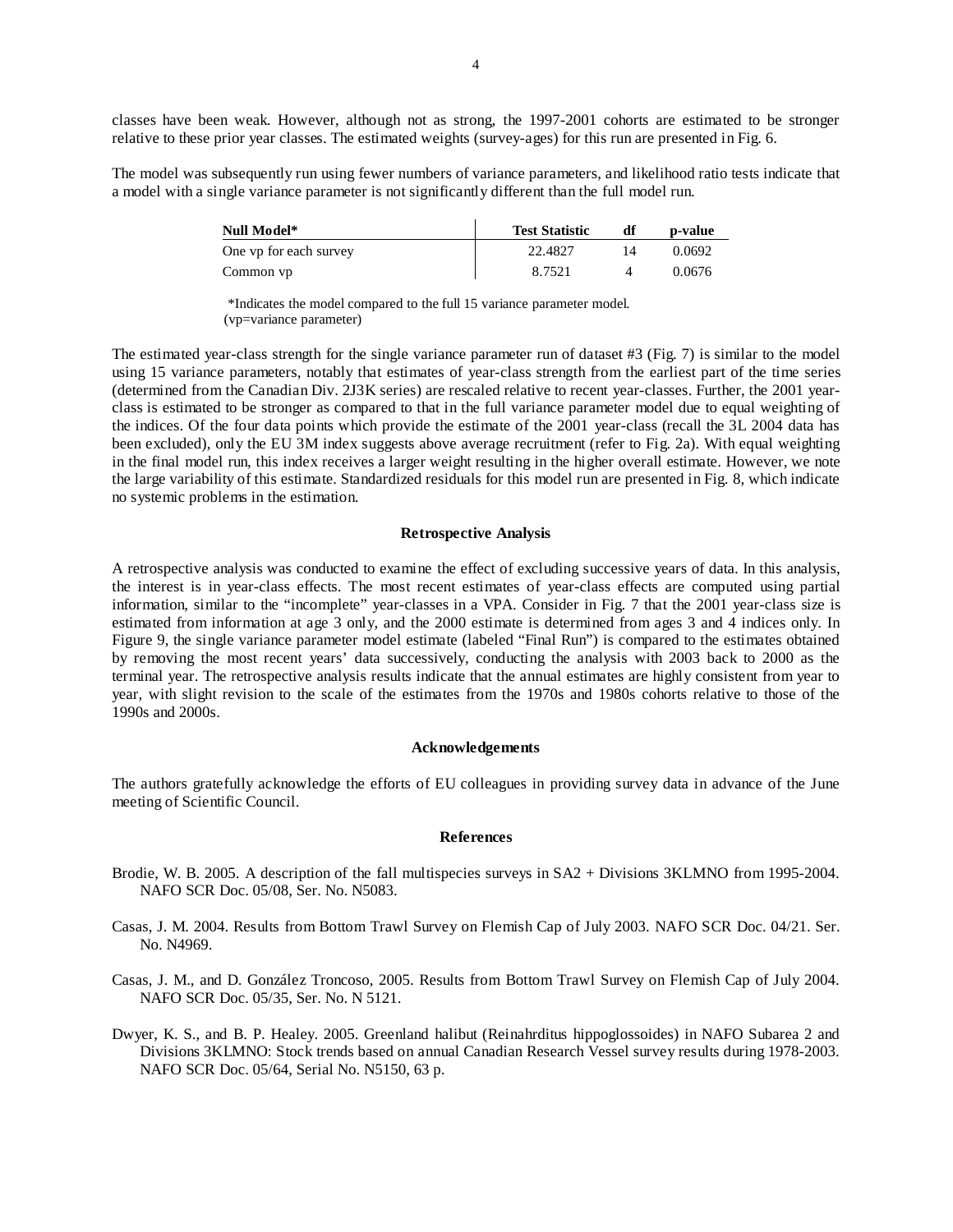- Darby, C. D., W. R. Bowering, and J.-C. Mahé. 2004. An Assessment of Stock Status of the Greenland Halibut Resource in NAFO Subarea 2 and Divisions 3KLMNO Based on Extended Survivors Analysis with Short and Medium-term Projections of Future Stock Development. NAFO SCR Doc. 03/64. Ser. No. N4883.
- González Troncoso, D., and J. M. Casas. 2005. Calculation of the Calibration Factors from the Comparative Experience between the R/V Cornide de Saavedra and the R/V Vizconde de Eza in Flemish Cap in 2003 and 2004. NAFO SCR Doc. 05/29, Ser. No. N5115.
- González Troncoso, D., E. Román, and X. Paz. 2005. Results for Greenland Halibut of the Spanish Survey in NAFO Divisions 3NO: Biomass, Length Distribution and Age Distribution for the Period 1997-2004. NAFO SCR Doc. 05/27. Ser. No. N5113.
- Healey, B. P., N. G. Cadigan, and W. B. Brodie. 2002. Analysis of pre-recruit data from surveys for Greenland halibut in NAFO Subarea 2 and Divisions 3KLMNO. NAFO SCR. Doc. 02/21. Ser. No. N4625.
- Healey B. P., W. R. Bowering, and K. S. Dwyer. 2003. Estimating Year-class Strength and Total Mortality for Greenland halibut from Surveys in NAFO Subarea 2 and Divisions 3KLMNO. NAFO SCR Doc. 03/40. Ser. No. N4858.
- Healey, B. P., and K. S. Dwyer. 2005. A Simple Examination of Canadian Autumn Survey Trends in NAFO Divisions 3LNO for Greenland Halibut and American Plaice: The Impact of Incomplete Coverage of this Survey in 2004. NAFO SCR Doc. 05/34. Ser. No. N5117.

The data analysis for this paper was generated using SAS/OR software, Version 8.01 of the SAS System for Windows NT. Copyright © 1999-2000 SAS Institute Inc. SAS and all other SAS Institute Inc. product or service names are registered trademarks or trademarks of SAS Institute Inc., Cary, NC, USA. ® indicates USA registration.

| YC   | 1      | 2     | 3     | 4      | 5      |
|------|--------|-------|-------|--------|--------|
| 1986 |        |       |       |        | 2.645  |
| 1987 |        |       |       | 1.414  | 2.293  |
| 1988 |        |       | 0.310 | 1.293  | 1.280  |
| 1989 |        | 0.259 | 0.557 | 0.837  | 1.906  |
| 1990 | 1.628  | 1.566 | 0.935 | 1.806  | 2.471  |
| 1991 | 2.075  | 1.583 | 1.715 | 1.904  | 4.232  |
| 1992 | 1.796  | 1.280 | 2.271 | 3.022  | 6.737  |
| 1993 | 1.723  | 2.508 | 2.462 | 6.674  | 12.318 |
| 1994 | 12.480 | 7.963 | 6.404 | 11.055 | 13.565 |
| 1995 | 5.879  | 3.813 | 7.687 | 10.389 | 6.888  |
| 1996 | 3.299  | 2.120 | 2.999 | 2.111  | 2.767  |
| 1997 | 2.739  | 0.725 | 0.599 | 0.971  | 3.868  |
| 1998 | 1.064  | 0.306 | 1.819 | 1.671  | 2.465  |
| 1999 | 3.733  | 1.410 | 2.795 | 1.517  | 7.334  |
| 2000 | 8.080  | 2.948 | 0.614 | 1.977  |        |
| 2001 | 4.104  | 1.008 | 4.419 |        |        |
| 2002 | 2.194  | 3.342 |       |        |        |
| 2003 | 2.200  |       |       |        |        |

**Table 1 – Mean Numbers per set data (ages 1-5) used to model YC Strength of Greenland Halibut.** 

i) EU Div. 3M Survey (July; 1992-2004).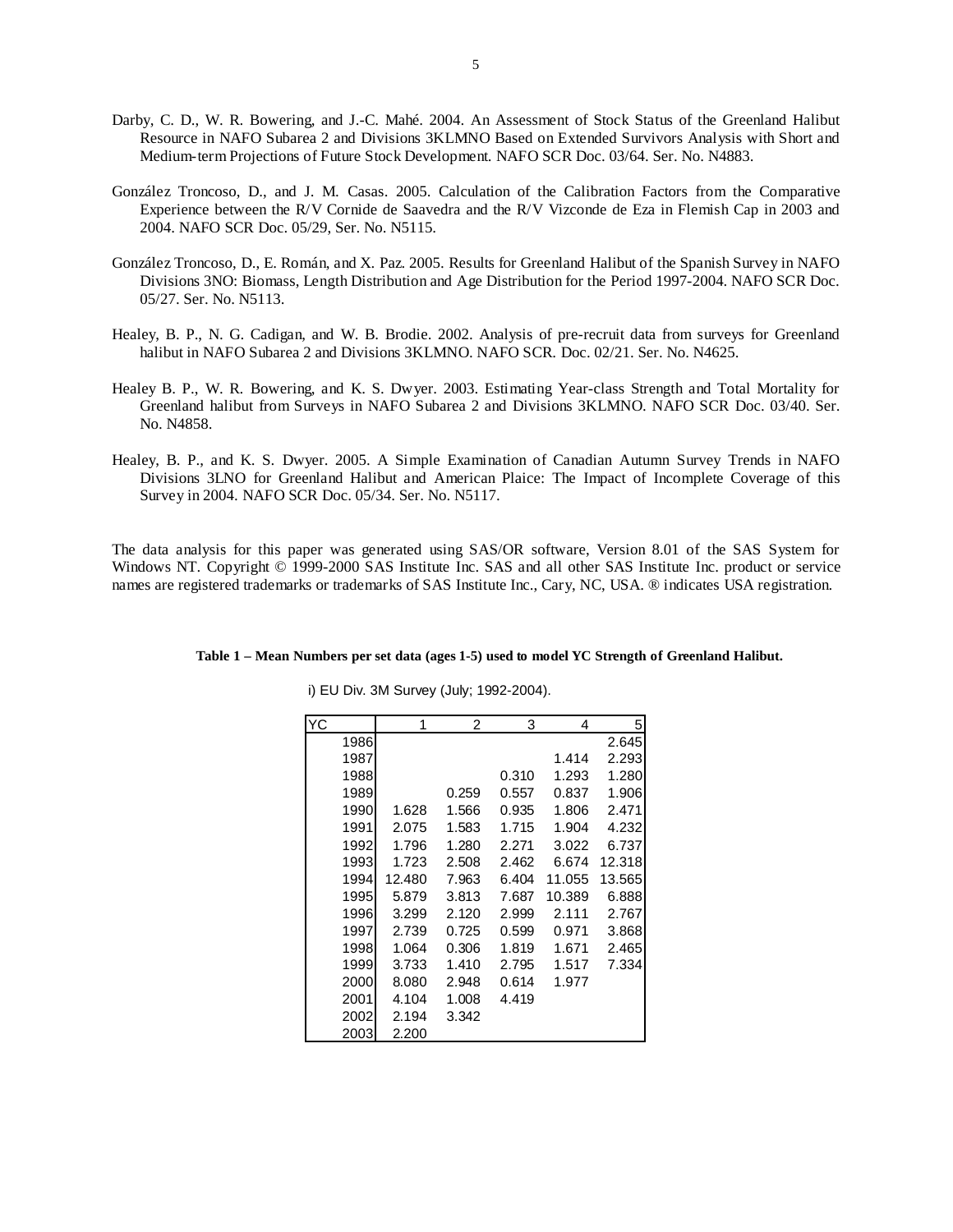| ΥC   | 1     | 2     | 3     | 4     | 5     |
|------|-------|-------|-------|-------|-------|
| 1973 |       |       |       |       | 12.5  |
| 1974 |       |       |       | 19.52 | 7.47  |
| 1975 |       |       | 33.37 | 7.15  | 7.07  |
| 1976 |       | 40.24 | 13.47 | 5.58  | 6.58  |
| 1977 | 9.61  | 18.07 | 6.20  | 6.01  | 8.09  |
| 1978 | 10.81 | 6.53  | 15.42 | 10.81 | 10.45 |
| 1979 | 6.78  | 22.99 | 12.78 | 11.41 | 15.34 |
| 1980 | 19.39 | 5.10  | 10.56 | 10.29 | 9.50  |
| 1981 | 4.75  | 4.45  | 9.56  | 6.87  | 9.49  |
| 1982 | 1.66  | 7.11  | 8.71  | 14.64 | 9.62  |
| 1983 | 4.47  | 14.67 | 16.62 | 12.17 | 14.90 |
| 1984 | 24.59 | 13.96 | 29.44 | 17.03 | 17.40 |
| 1985 | 17.21 | 11.21 | 15.04 | 25.22 | 15.38 |
| 1986 | 5.04  | 10.54 | 23.84 | 23.39 | 9.05  |
| 1987 | 8.82  | 12.54 | 9.95  | 13.32 | 4.84  |
| 1988 | 7.10  | 5.26  | 6.08  | 13.59 | 5.56  |
| 1989 | 1.34  | 5.59  | 20.40 | 19.28 | 7.22  |
| 1990 | 13.80 | 23.78 | 64.00 | 18.90 | 6.63  |
| 1991 | 5.69  | 43.64 | 22.61 | 6.03  | 6.28  |
| 1992 | 8.08  | 21.62 | 15.13 | 9.54  | 10.37 |
| 1993 | 29.79 | 51.10 | 32.01 | 21.13 | 10.86 |
| 1994 | 49.93 | 47.82 | 43.61 | 21.87 | 20.04 |
| 1995 | 98.68 | 58.62 | 31.19 | 28.28 | 13.76 |
| 1996 | 28.05 | 25.07 | 24.07 | 13.20 | 9.77  |
| 1997 | 23.35 | 34.42 | 16.43 | 14.07 | 6.03  |
| 1998 | 15.99 | 21.94 | 17.00 | 9.68  | 6.39  |
| 1999 | 38.57 | 22.72 | 12.50 | 9.49  | 9.21  |
| 2000 | 43.90 | 24.08 | 11.69 | 12.31 |       |
| 2001 | 40.67 | 26.67 | 13.89 |       |       |
| 2002 | 45.70 | 32.93 |       |       |       |
| 2003 | 32.49 |       |       |       |       |

ii) Div. 2J+3K Canadian Autumn RV (Campelen or Equivalent; 1978-2004).

|  |  | iii) Div. 3NO Canadian Autumn RV (Campelen; 1997-2004). |  |  |  |  |  |  |
|--|--|---------------------------------------------------------|--|--|--|--|--|--|
|--|--|---------------------------------------------------------|--|--|--|--|--|--|

| <b>YC</b> |       | 2     | 3     | 4     | 5     |
|-----------|-------|-------|-------|-------|-------|
| 1992      |       |       |       |       | 0.909 |
| 1993      |       |       |       | 2.026 | 2.651 |
| 1994      |       |       | 3.517 | 2.435 | 0.686 |
| 1995      |       | 2.576 | 1.819 | 0.467 | 0.703 |
| 1996      | 0.591 | 0.783 | 0.5   | 0.19  | 0.357 |
| 1997      | 0.363 | 0.201 | 0.058 | 0.343 | 0.491 |
| 1998      | 0.035 | 0.055 | 0.333 | 0.472 | 0.281 |
| 1999      | 0.07  | 0.114 | 0.523 | 0.347 | 0.654 |
| 2000      | 0.08  | 0.191 | 0.361 | 0.472 |       |
| 2001      | 0.256 | 0.241 | 0.432 |       |       |
| 2002      | 0.315 | 0.371 |       |       |       |
| 2003      | 0.466 |       |       |       |       |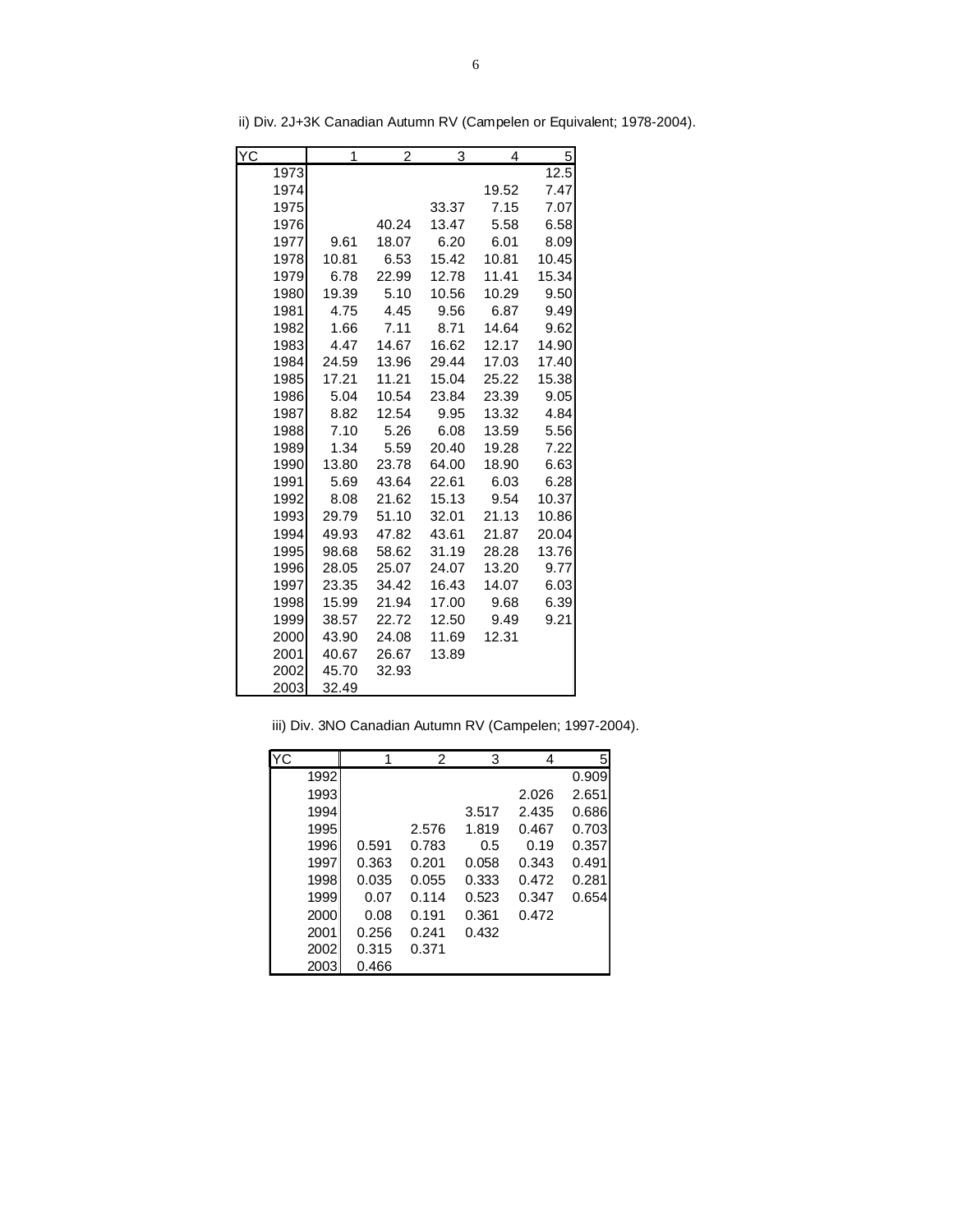| YC   |       | 2     | 3     | 4     | 5     |
|------|-------|-------|-------|-------|-------|
| 1990 |       |       |       |       | 1.658 |
| 1991 |       |       |       | 0.769 | 2.307 |
| 1992 |       |       | 1.331 | 2.478 | 4.306 |
| 1993 |       | 3.252 | 5.886 | 4.65  | 6.186 |
| 1994 | 4.489 | 4.569 | 4.777 | 5.153 | 3.228 |
| 1995 | 5.259 | 3.68  | 2.686 | 1.485 | 2.227 |
| 1996 | 1.856 | 2.141 | 0.659 | 1.309 | 1.568 |
| 1997 | 1.18  | 0.896 | 0.721 | 1.845 | 1.833 |
| 1998 | 0.108 | 1.853 | 1.159 | 1.545 | 2.001 |
| 1999 | 3.234 | 0.8   | 1.284 | 2.756 | 2.423 |
| 2000 | 2.745 | 1.239 | 2.51  | 3.157 |       |
| 2001 | 2.402 | 1.8   | 2.23  |       |       |
| 2002 | 3.131 | 2.306 |       |       |       |
| 2003 | 2.04  |       |       |       |       |

iv) Div. 3L Canadian Autumn RV (Campelen; 1995-2004).

| v) Div. 3LNO Canadian Spring RV (Campelen; 1996-2004). |  |  |
|--------------------------------------------------------|--|--|
|--------------------------------------------------------|--|--|

| YC   |       | 2     | 3     | 4     | 5     |
|------|-------|-------|-------|-------|-------|
| 1991 |       |       |       |       | 0.827 |
| 1992 |       |       |       | 2.183 | 1.461 |
| 1993 |       |       | 4.599 | 3.227 | 4.955 |
| 1994 |       | 4.241 | 5.16  | 6.186 | 3.388 |
| 1995 | 1.621 | 3.924 | 3.847 | 1.982 | 1.954 |
| 1996 | 1.162 | 0.814 | 1.149 | 1.506 | 0.796 |
| 1997 | 0.22  | 0.552 | 1.068 | 0.676 | 0.608 |
| 1998 | 0.292 | 1.069 | 0.739 | 0.581 | 1.055 |
| 1999 | 0.793 | 0.714 | 0.603 | 1.569 | 1.161 |
| 2000 | 0.565 | 0.572 | 1.663 | 1.184 |       |
| 2001 | 0.642 | 2.137 | 1.181 |       |       |
| 2002 | 0.926 | 0.572 |       |       |       |
| 2003 | 0.662 |       |       |       |       |

|  |  |  |  |  | vi) Divs. 3NO Spanish Survey (1997-2004). |  |
|--|--|--|--|--|-------------------------------------------|--|
|--|--|--|--|--|-------------------------------------------|--|

| YC |      | 1     | 2     | 3     | 4     | 5     |
|----|------|-------|-------|-------|-------|-------|
|    | 1992 |       |       |       |       | 0.928 |
|    | 1993 |       |       |       | 1.432 | 3.285 |
|    | 1994 |       |       | 1.835 | 5.536 | 3.657 |
|    | 1995 |       | 3.379 | 6.932 | 5.402 | 1.507 |
|    | 1996 | 4.958 | 4.556 | 4.367 | 0.545 | 1.316 |
|    | 1997 | 1.149 | 2.945 | 0.417 | 0.500 | 1.158 |
|    | 1998 | 1.689 | 0.245 | 0.725 | 0.765 | 1.660 |
|    | 1999 | 0.955 | 3.516 | 1.262 | 2.362 | 1.310 |
|    | 2000 | 4.337 | 0.736 | 2.252 | 2.326 |       |
|    | 2001 | 2.839 | 3.378 | 2.397 |       |       |
|    | 2002 | 4.084 | 7.829 |       |       |       |
|    | 2003 | 1.220 |       |       |       |       |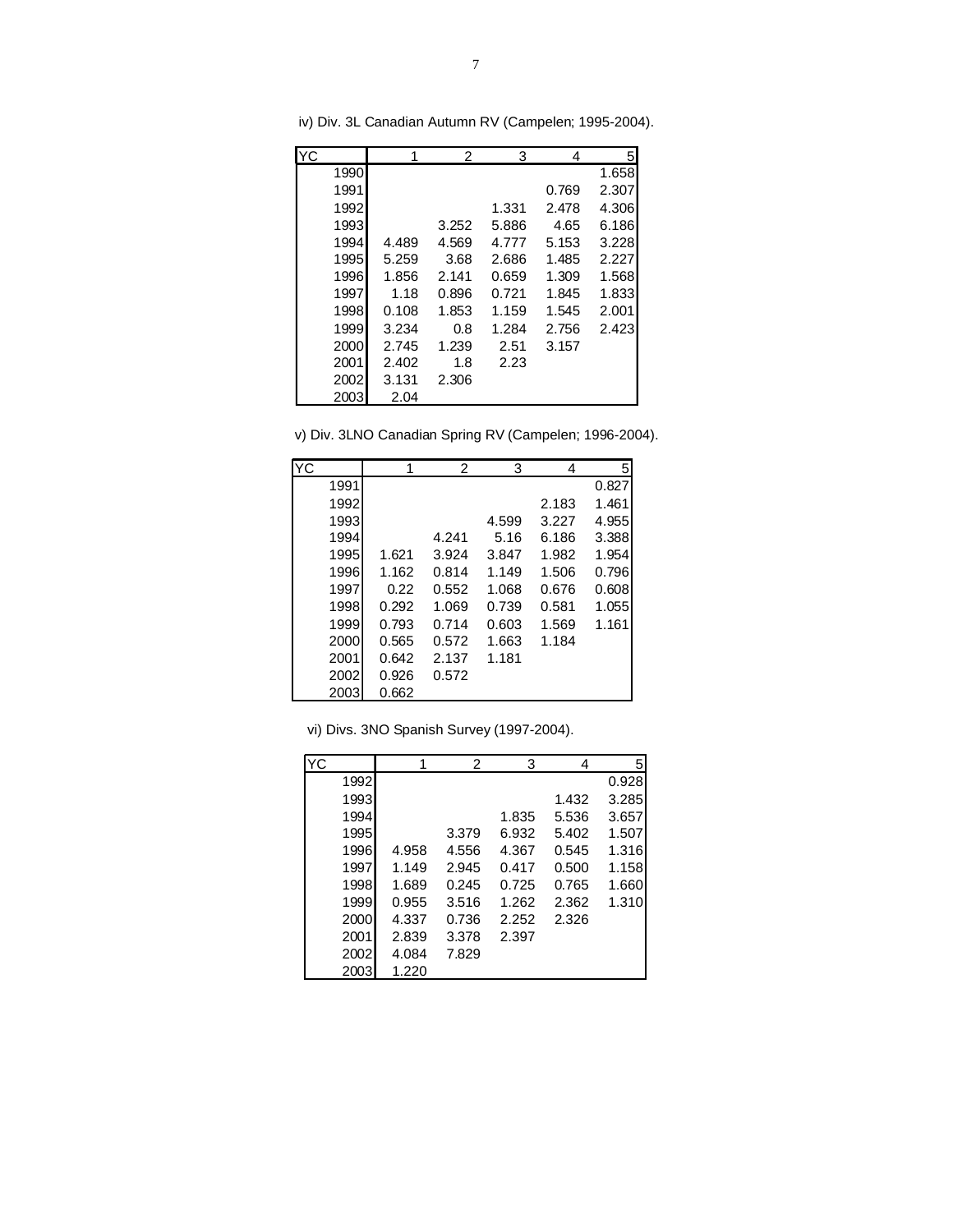

Fig. 1. Estimated year-class strength using age 3-5 MNPT data (+/- 2 SE's) with a single variance parameter estimated (from Healey et al., 2004). The horizontal line is the mean estimate of year-class strength from the single variance parameter model.



Fig. 2a. EU Div. 3M Survey data (July; 1992-2004) at ages 1-5.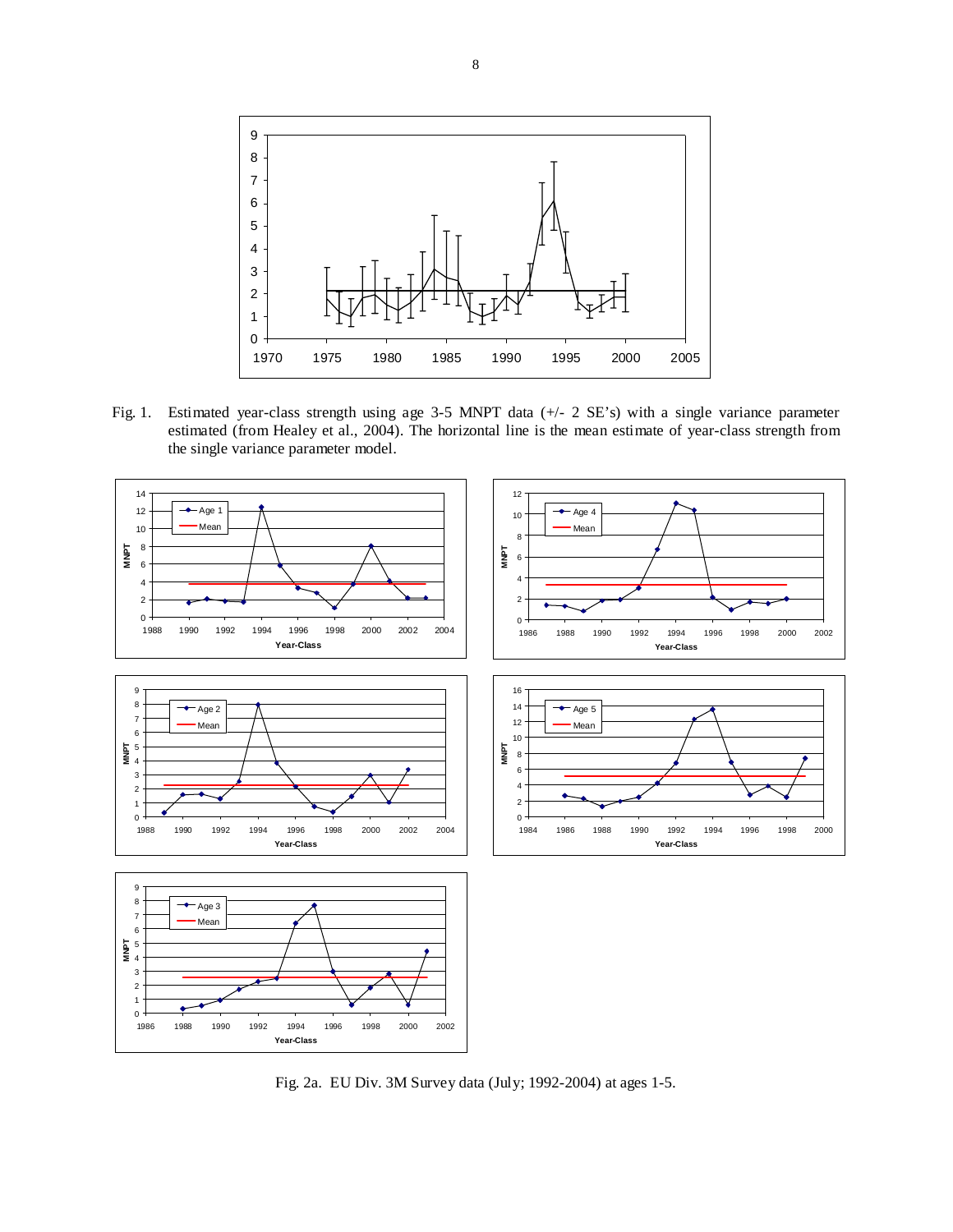

Fig. 2b. Canadian Div. 2J3K data (Autumn; 1978-2004) at ages 1-5.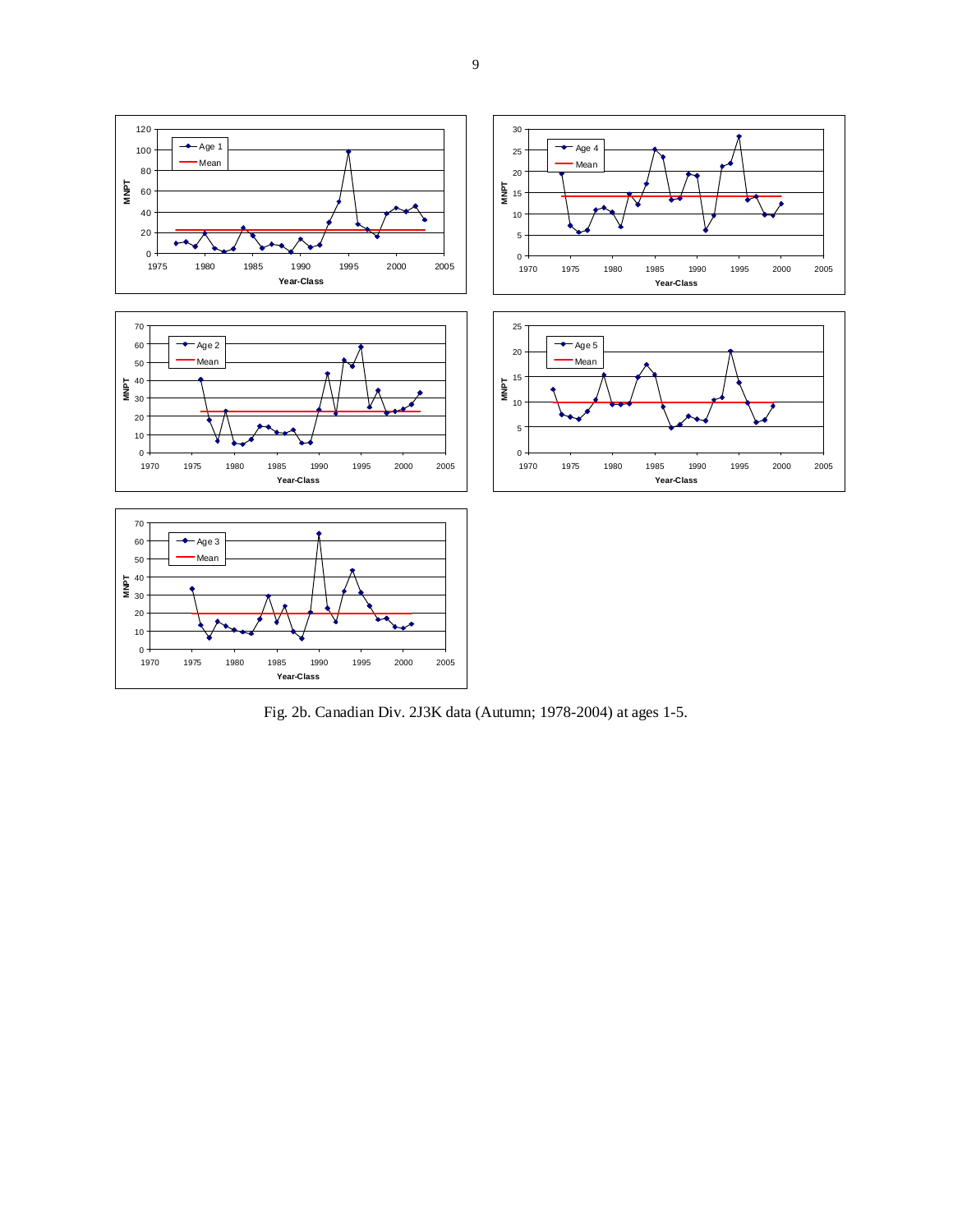

Fig. 2c. Canadian Div. 3L data (Autumn; 1996-2004) at ages 1-5.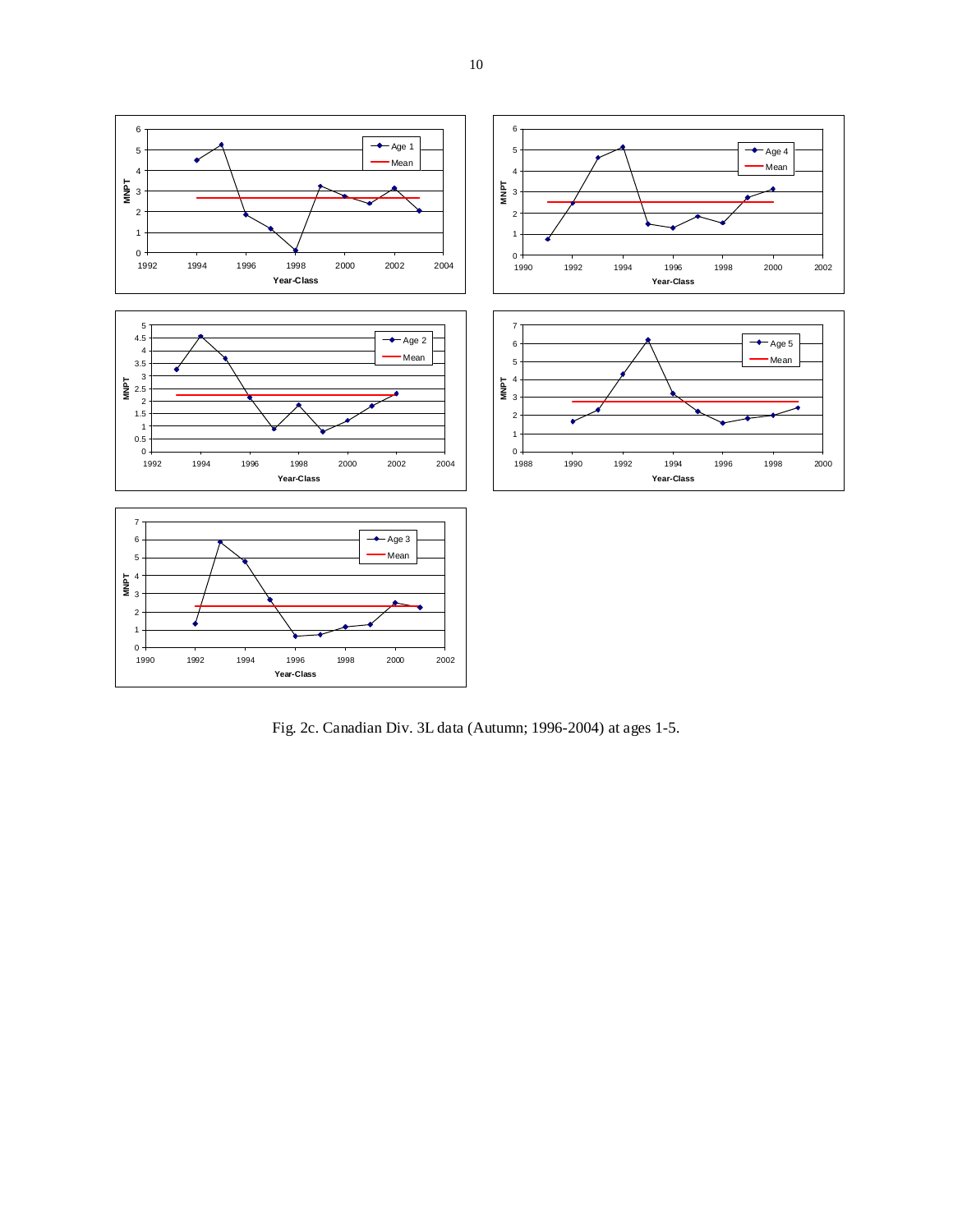

Fig. 2d. Canadian Div. 3NO data (Autumn; 1996-2004) at ages 1-5.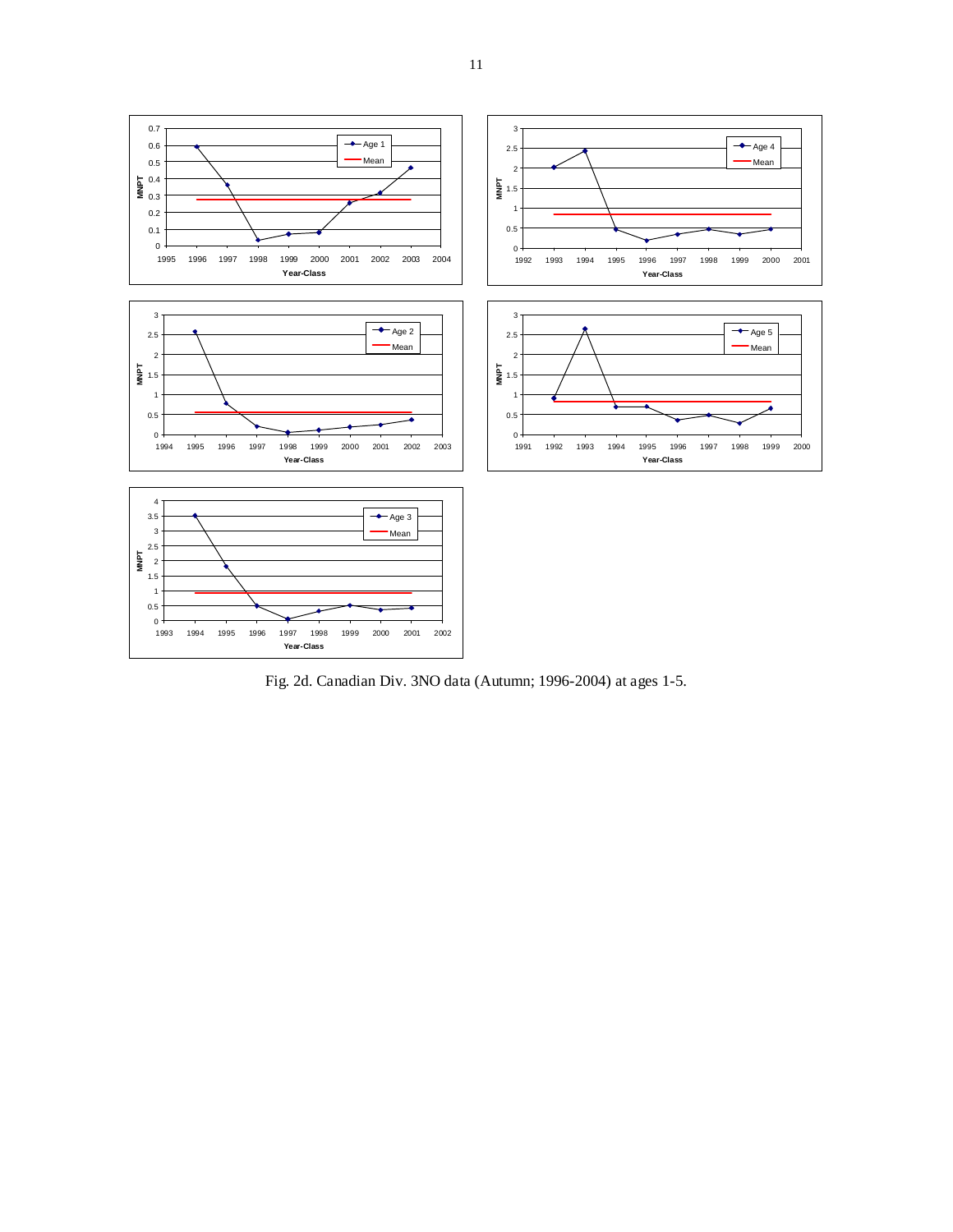

Fig. 2. Canadian Div. 3LNO data (Spring; 1996-2004) at ages 1-5.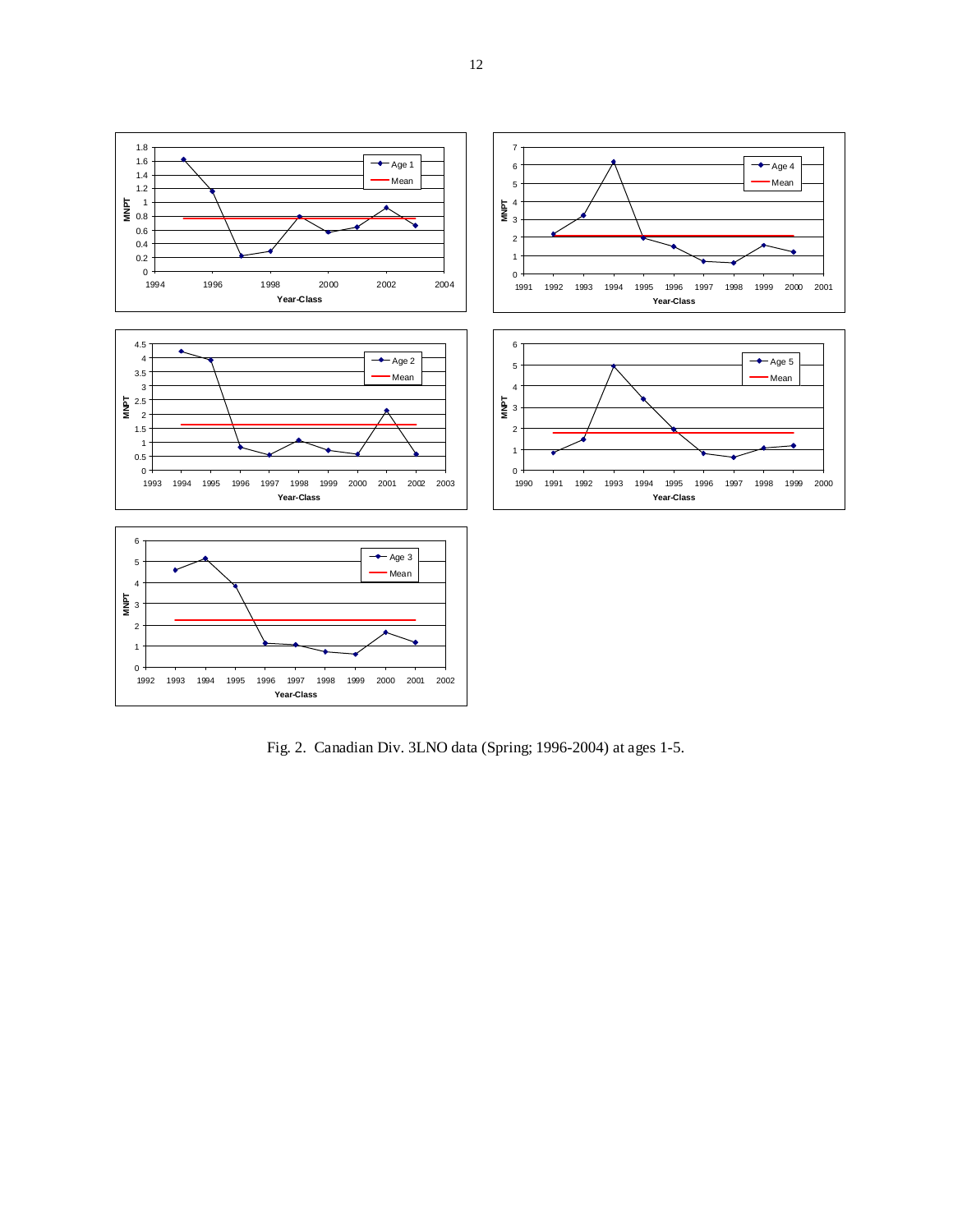

Fig. 2f. EU-Spain Div. 3NO data (Summer; 1997-2004) at ages 1-5.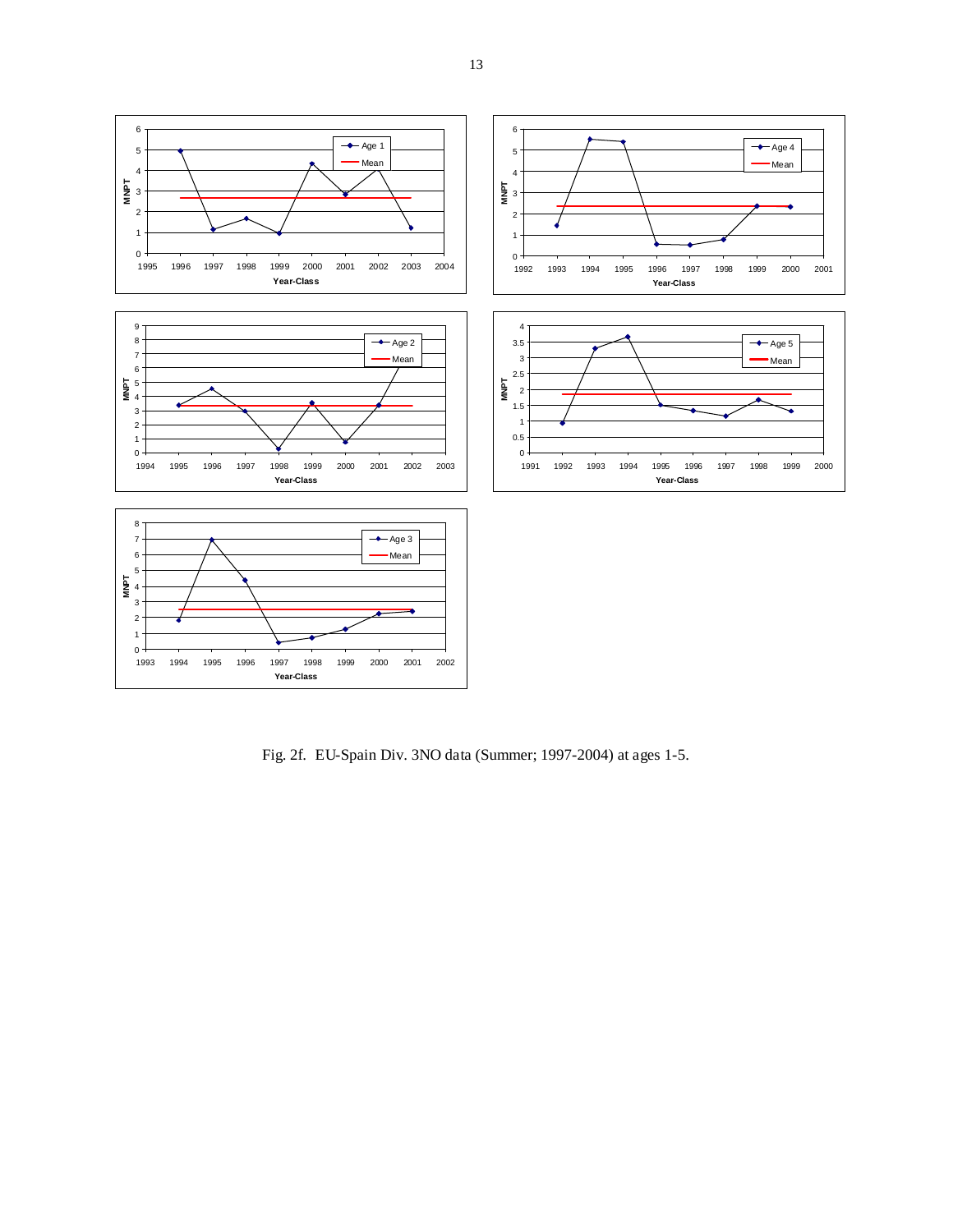

Fig. 3. Estimated year-class strength using age 3-5 MNPT data (+/- 2 SE's), dataset 1. The solid horizontal line is the mean year-class strength, and the dashed line is the 2004 estimate taken from Healey et al. (2004).



Fig. 4. Estimated year-class strength using age 3-5 MNPT data (+/- 2 SE's), dataset 2. The solid horizontal line is the mean year-class strength, and the dashed line is the estimate (rescaled) using dataset 1.



Fig. 5. Estimated year-class strength using age 3-5 MNPT data (+/- 2 SE's), dataset 3, from the full variance parameter model. The solid horizontal line is the mean year-class strength.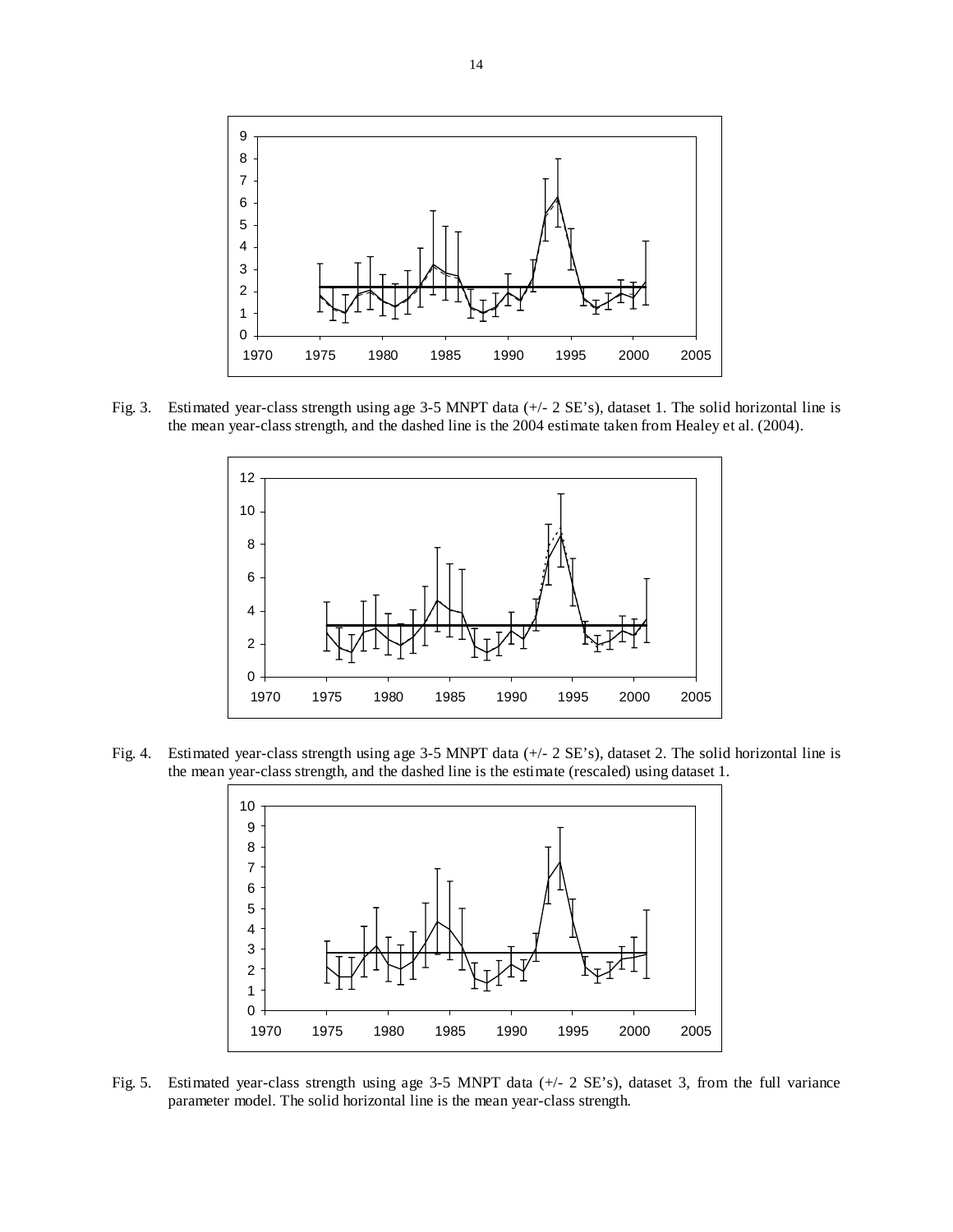

Fig. 6: Estimated survey-age weights (%) using age 3-5 MNPT from dataset 3.



Fig. 7. Estimated year-class strength using age 3-5 MNPT data (+/- 2 SE's) with a single variance parameter estimated. The dashed line indicates the model fit using 15 variance parameters. The solid line is the mean estimate of year-class strength from the single variance parameter model.